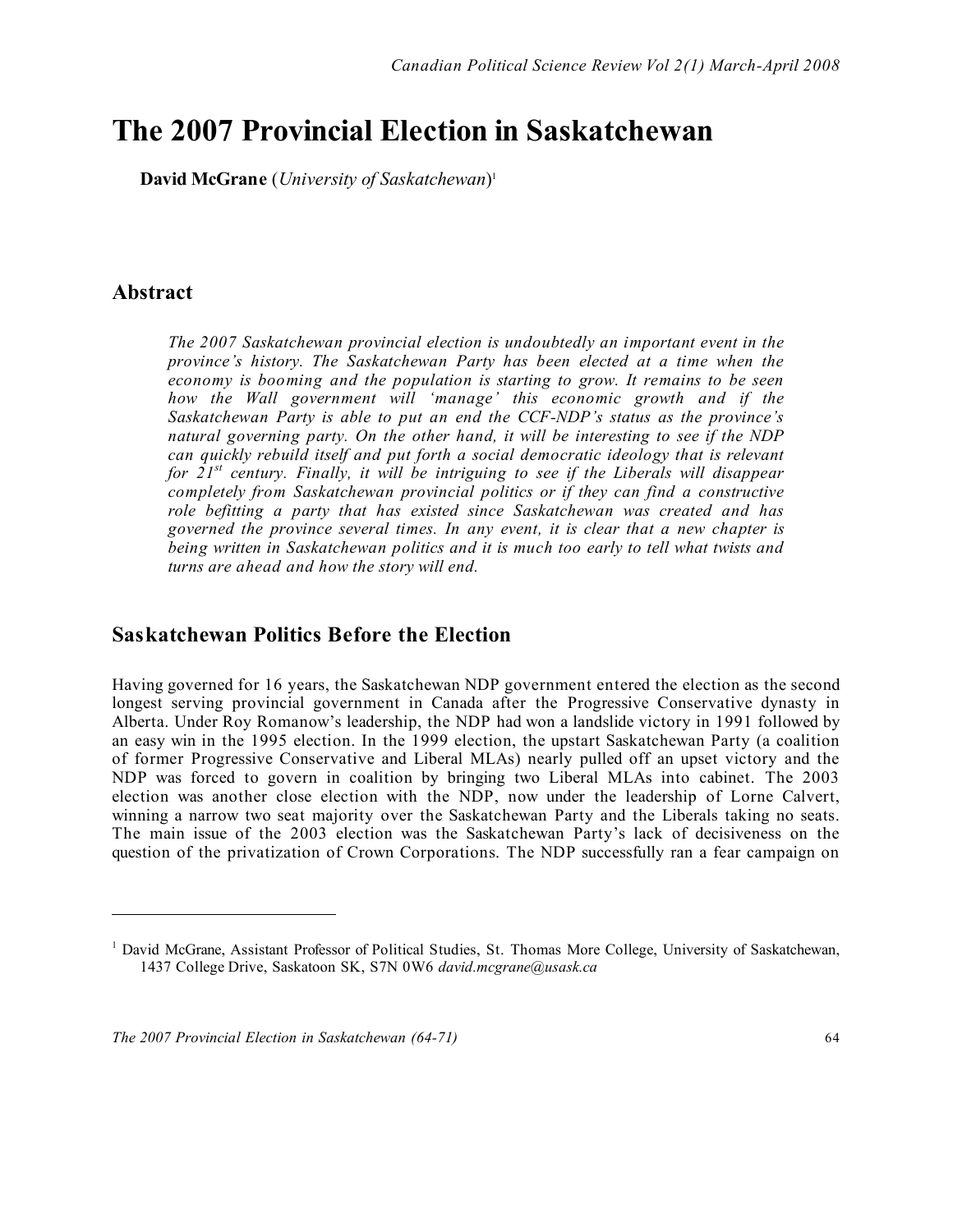this issue by accusing Saskatchewan Party Leader Elwin Hermanson of having a 'hidden agenda' around privatization.

After the 2003 election, the Calvert government followed what may be characterized as a slightly left-wing version of Third Way1 social democracy compared to the Romanow government. The Calvert government's slight move to the left was much more apparent in its social policy than its economic policy. In terms of economic policy, the Calvert government just extended the policies adopted by the Romanow government by implementing large corporate tax cuts, reducing the PST by 2%, and lowering royalties on oil, potash, and uranium. However, the Calvert government did introduce social policies that were much more generous and universal in nature compared to the previous NDP administration such as a drug plan to ensure that all senior citizens pay no more than \$15 per drug prescription, a tuition freeze, and the indexation of social assistance rates for all categories of recipients. Further, unlike the Romanow government who was considered a close ally of the federal government, the Calvert government adopted a very antagonistic stance with Ottawa over reductions to equalization due to the inclusion of non-renewable natural resource revenues in the formula and the ending of the Canadian Wheat Board's monopoly on grain and barley.

For their part, the Saskatchewan Party moderated its policies and chose Brad Wall as their new leader who was younger and considered to be more sympathetic than their previous leader. The Saskatchewan Party insisted that they had no plans to sell any of Saskatchewan's Crown Corporations, would adopt a co-operative approach with labour unions, not privatize health care in any way, and not sign onto TILMA (Trade, Investment, and Labour Mobility Agreement) with British Columbia and Alberta. With no seats in the Legislature, the Liberal Party struggled to gain public attention and present a clear alternative to the two other parties.

Since April 2004, polls had showed the Saskatchewan Party consistently leading the NDP in terms of popular support (Environics Research Group). In the year leading up to the election, polls by both Sigma Analytics and Environics showed the Saskatchewan Party with support ranging from 44% to 55% of the electorate and the NDP languishing at 29% to 34% popular support while the Liberals scored 21% to 25% (with the exception of one poll that put the Liberals 10%) (Nodice.ca). It was in this context, that Premier Calvert called an election on October  $10^{th}$ , 2007 almost exactly four years after the 2003 Saskatchewan general election.

#### **Campaign Dynamics**

*The 2007 Provincial Election in Saskatchewan (64-71)* 65 The first week of the campaign was dominated by surprisingly substantive policy debate on the part of the two leading parties. On the first day of the campaign, Premier Calvert promised a universal drug plan that would ensure that all Saskatchewan residents would pay no more than \$15 per drug prescription. Calvert described this initiative as "the boldest new social program in Canada in a decade or longer" and emphasized that it would come into effect on the 46th anniversary of the introduction of Medicare in Saskatchewan by the Douglas CCF government (Wood and Hall, "Election Day", A1). The NDP followed up this significant commitment with a promise to cut tuition fees by \$1000 and a 30% income tax credit to reduce the burden of property taxes for both homeowners and renters. In contrast, the Saskatchewan Party introduced targeted programs such as a drug plan that would limit \$15 drug prescriptions to seniors with incomes under \$65,000 but give \$15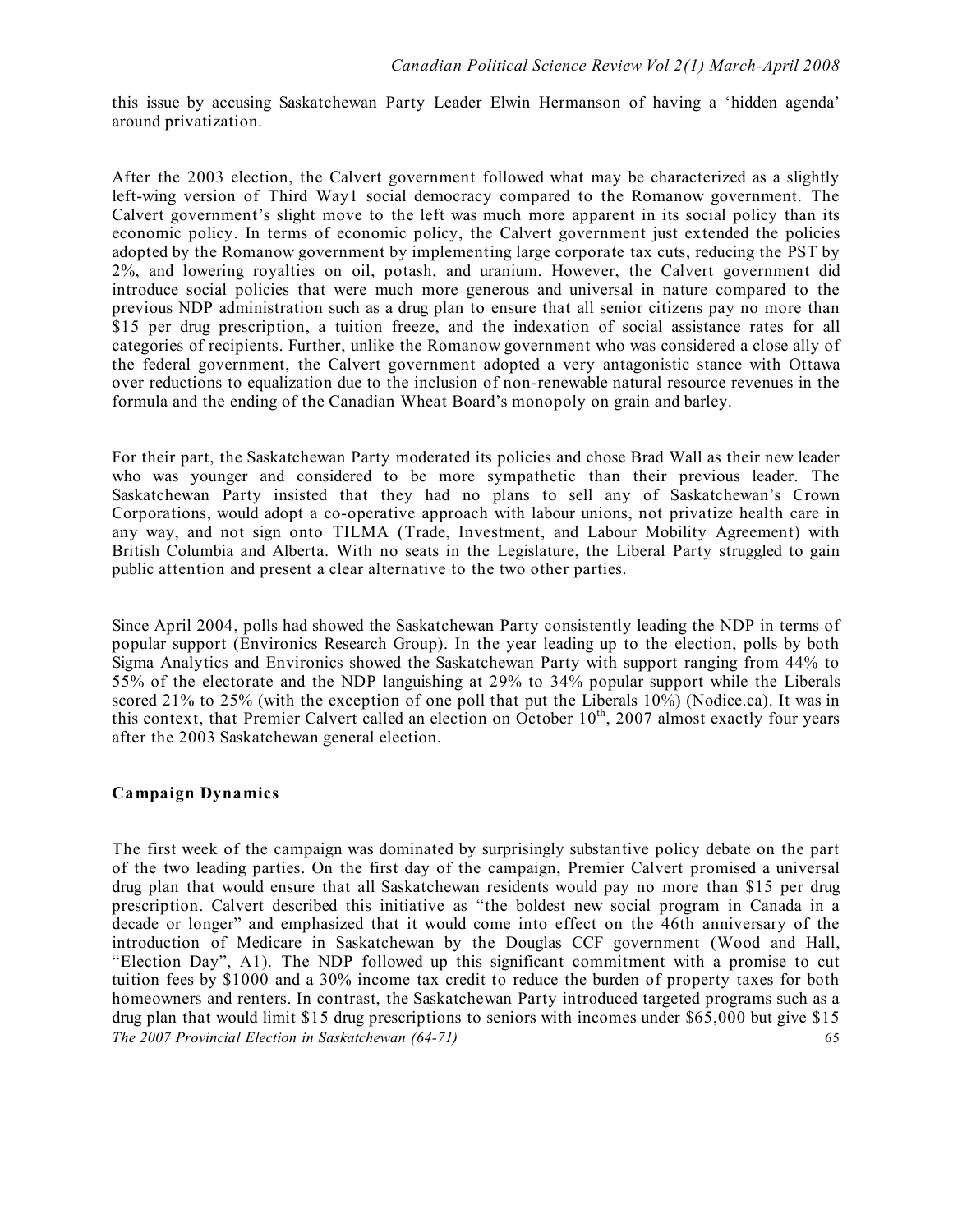drug prescriptions to children under 14, a rebate to graduates of Saskatchewan universities of \$20,000 over the seven years if they stayed in Saskatchewan, and a homeowners property tax rebate that excluded renters.

The two major parties added few dramatic pledges after the first week of the campaign. The NDP promised 2,000 new daycare spaces, 10,000 new training spaces, a raise in the minimum wage, the continuation of moderate increases to social assistance rates, and a green plan which would cut greenhouse gases through investing in renewable energy and creating loans and grants to promote energy efficiency. The Saskatchewan Party repeated its claim that it would maintain public health care and not privatize any of Saskatchewan's Crown Corporations. Further, it promised to recruit more nurses and doctors, eliminate the PST on used vehicles, increase entrepreneurial and business education in schools, provide greater funding to food banks and community-based organizations that combat poverty, and give tax credits for children's sport and cultural activities. The Saskatchewan Party also made sure to emphasize its fiscal conservatism by committing to legislation requiring that the budget be balanced every year instead of over a four year cycle, limiting increases in the size of the civil service to the rate of population growth, and restraining total expenditure increases to 3% over four years. Finally, both parties made promises in the area of democratic reform. While the Saskatchewan Party simply promised fixed election dates and a ban on pre-election government advertising, the NDP went further and pledged to create a randomly selected citizen assembly to consider fixed election dates, methods for increasing voter participation, changes to the electoral system, and lowering voting age.

Strikingly absence from the campaign was any real debate over economic policy. Besides commitments to lower property taxes, neither party discussed changes to personal income taxes, corporate taxation, or changes to natural resource royalties. The Saskatchewan Party did promise not to spend taxpayers' money on direct grants to businesses and make modest changes to the labour laws such as requiring secret ballots on union certification votes and allowing management to more freely communicate with workers during union drives. The only debate in the area of economic policy was over the Saskatchewan Party's vague proposal for 'Enterprise Saskatchewan' which would be a P3 entity made up of various stakeholders (business, labour, First Nations, universities, and municipalities) to direct the economic development of the province. The NDP repeatedly attacked Enterprise Saskatchewan as an unaccountable body of appointed Saskatchewan Party supporters who would be used to privatize the province's Crown Corporations (Wood and Hall, "Sask. Party Plan", A7).

While Liberal Leader David Karwacki did garner daily media coverage, the Liberals did not play a significant role in shaping the discourse or dynamics of the campaign. The party's ideas of completely eliminating the education portion of property taxes, auditing First Nations casinos, increasing social assistance payments for parents whose children have an 85% school attendance record, and creating student housing tax credits did not seem to capture the public's imagination or illicit significant responses from the two major parties. Rather, the main questions surrounding the Liberals were whether they could win any seats at all and whether their leader would be elected.

*The 2007 Provincial Election in Saskatchewan (64-71)* 66 The first three weeks of the campaign were relatively unaffected by polls. Curiously, no major poll was taken between end of July 2007 and the final week of the campaign. With a week left in the campaign, three separate polls confirmed that the Saskatchewan Party had a commanding lead with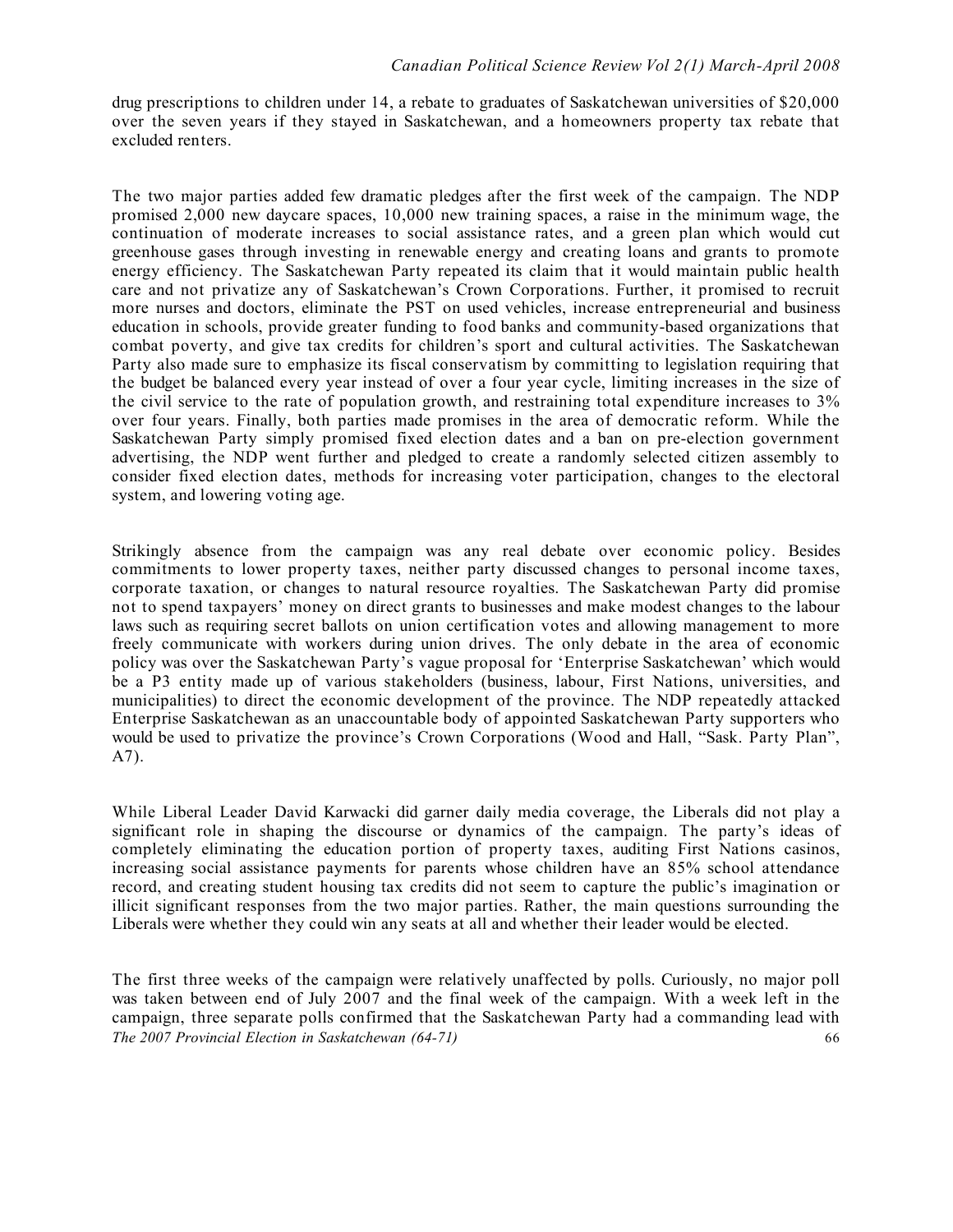approximately 50%-54% of the decided vote followed by the NDP with 33%-35% and the Liberals trailing badly with only 8%-10% (Wood, A1). One poll placed the undecided vote at 20% while the other two polls showed the undecided vote at 35%. The leaders' debate, which coincided with the release of the polls, did not seem to have a dramatic effect on the campaign. For the most part, Wall was cautious and concentrated on appearing statesmanlike while Calvert struggled with the open format of the debate to put Wall on the defensive and illustrate that he had a hidden agenda to privatize Crown Corporations, gut labour legislation, and privatize health care. Karwacki was the most active participant and attempted to dominant the debate by interrupting the other leaders and going on at length about his party's policies and relevance to Saskatchewan politics.

# **Results**

| Party              | 2003    |           |       | 2007    |           |       |
|--------------------|---------|-----------|-------|---------|-----------|-------|
|                    | Votes   | % of Vote | Seats | Votes   | % of Vote | Seats |
| NDP                | 190,923 | 44.68     | 30    | 168,701 | 37.24     | 20    |
| Saskatchewan Party | 168,144 | 39.35     | 28    | 230,669 | 50.92     | 38    |
| Liberals           | 60,601  | 14.18     | 0     | 42,585  | 9.40      |       |
| Others             | 7.616   | 1.78      |       | 11,049  | 2.44      |       |

#### **Table 1: 2003 and 2007 Saskatchewan General Election Results**

Between 1967 and 1991, voter turnout in Saskatchewan elections fluctuated between 78% and 83%. Voter turnout dropped to 65% in both 1995 and 1999 provincial elections and then slightly rebounded to 70% in 2003 provincial election. A positive development in the 2007 provincial election was that the voter turnout continued its upward trend to reach 75%. While the closeness of the 2003 contest may have been responsible for the increased turnout in that election, a victory by the Saskatchewan Party was quite evident with a week to go in the 2007 campaign. Perhaps, the high turnout can be attributed to the motivation of voters who wanted to ensure a change of government. However, the ridings with the highest turnouts in 2007 were NDP strongholds in Regina and Saskatoon or ridings where the race was very competitive. This suggests that the high turnout may be attributed to a rush of NDP supporters to the polls in an effort to avoid a Saskatchewan Party government and the existence of several hotly contested swing ridings where voters knew that their votes would be decisive in determining the outcome of the election.

The election did not lead to any increase, or decrease, in the representation of women in the Saskatchewan Legislature. Only 22% of the NDP and the Saskatchewan Party candidates were women and only 26% of the candidates that the Liberals ran were women (Rhodes, A4). Predictably, women make up 22% of the newly elected Saskatchewan Legislature which is very similar to the percentage of female representation in the Saskatchewan Legislature since 1991.

Another important feature to notice about the 2007 election results is the accuracy of polling conducted during the week prior to the election. The polls slightly overestimated the Saskatchewan

*The 2007 Provincial Election in Saskatchewan (64-71)* 67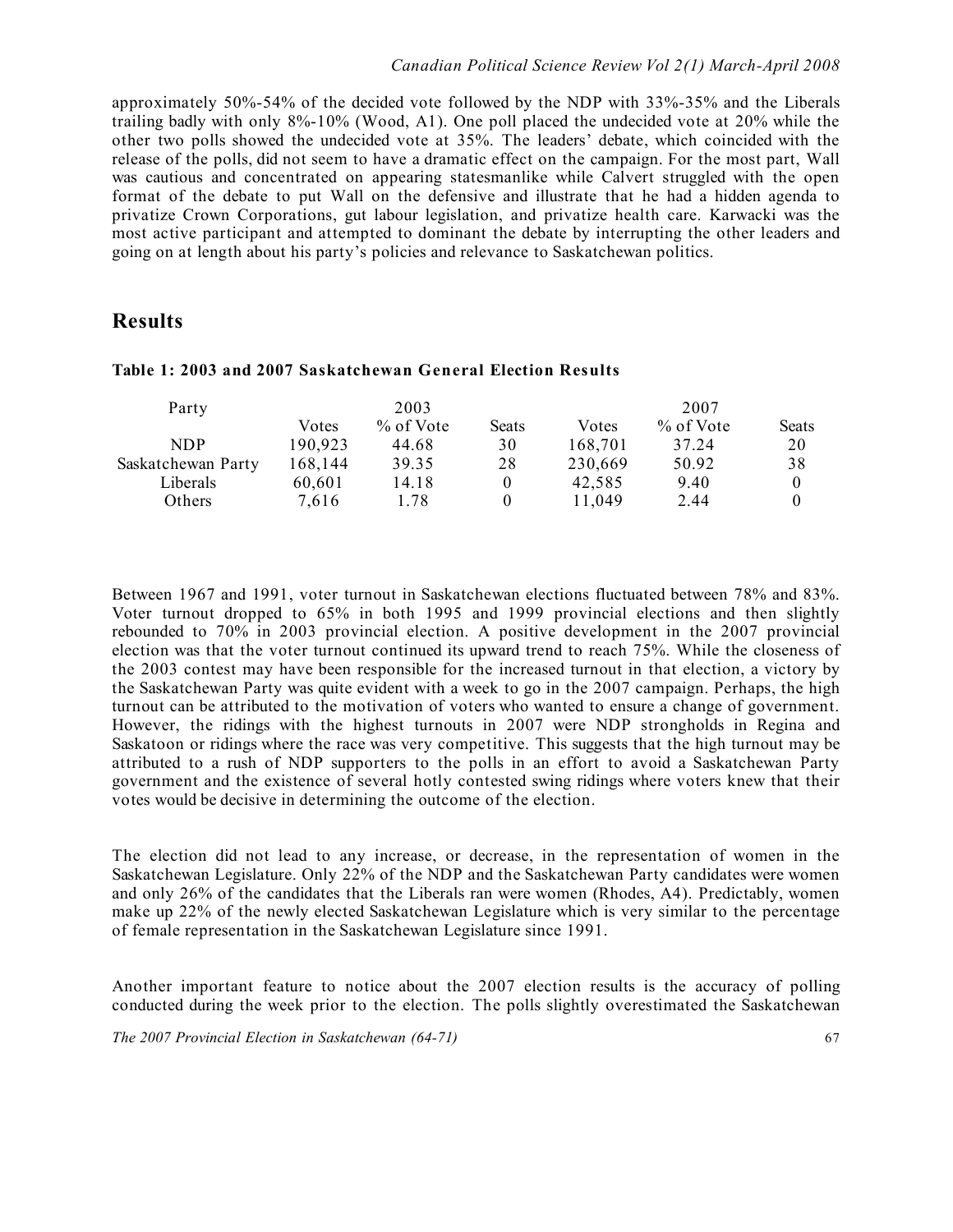#### *Canadian Political Science Review Vol 2(1) March-April 2008*

Party's lead, barely underestimated the NDP's support, and exactly predicted the Liberals' popular vote. The second important characteristic about these results was that the collapse of the Liberal vote allowed the anti-NDP and anti-government vote to coalesce around the Saskatchewan Party. Historically, the CCF-NDP has been able to dominate Saskatchewan elections because two or more right wing parties have split the anti-social democratic vote. However, when one right-wing party emerges as the standard bearer for anti-CCF-NDP voters, CCF-NDP governments generally fall. Third, what is hidden in the table above is the geographical distribution of the parties' vote. As it did in 1999 and 2003, the Saskatchewan Party swept the rural areas of the province. However, unlike the two previous elections, the Saskatchewan Party was also able to win key seats in the suburban areas of Saskatoon and Regina as well as half of the four seats in the battleground smaller cities of Moose Jaw and Prince Albert. The NDP's 20 seats come from the core areas of the two main cities, the two constituencies of the far north, and one rural seat (The Battlefords) that was won primarily due to the popularity of the local candidate.

While it is difficult to pinpoint a single exact reason for the NDP's defeat, the interplay of a number of different factors can be suggested. Undoubtedly, voters felt that it time for a change in government. Indeed, one poll taken only days before the election found that the most popular reasons to vote for the Saskatchewan Party were: a need for a change in government (37.1%), don't like other choices (10.5%), and a belief the party encourages growth in business and the economy (8.7%) (Insightrix, "Poll Results"). The NDP failed to find quality candidates to replace retiring incumbents and made strategic errors in the campaign such as not emphasizing Saskatchewan's ongoing battle with the Harper government over equalization and running the exact same campaign of fear over the privatization of Crown Corporations as it did in 2003. Further, the universal drug plan did not capture the imagination of Saskatchewan voters. Indeed, it seemed quite unpopular as voters seemed to think that it was too expensive and may even worsen addiction to prescription drugs. On the other hand, the Saskatchewan Party ran a highly centralized and relatively error-free campaign. Brad Wall came across as a much more sympathetic and trustworthy than the previous Saskatchewan Party leader and the party had sufficiently moderated its stances to attract key suburban voters. Finally, the Saskatchewan economy was very robust during the NDP's last term in power due to rising oil, grain, uranium, and potash prices. It seems that in a time of economic prosperity, voters were willing to take a chance on a new, unproven political formation. It should be noted that the Saskatchewan CCF were first elected during a time of prosperity in Saskatchewan's economy stimulated by World War II.

#### **Saskatchewan's New Government and the Future of the Saskatchewan NDP and Liberals**

*The 2007 Provincial Election in Saskatchewan (64-71)* 68 With no Saskatchewan Party candidates having previous cabinet experience and opposition benches full of long-time cabinet ministers, the Wall government will likely get off to a shaky start. As the new cabinet is a mixture of urban and rural, old and new MLAs, moderates and right-wingers, and former Liberals and former Progressive Conservatives, it is difficult to speculate on the new government's future ideological direction. After the requisite warning that the previous government had been financially irresponsible and left the province in danger of going into deficit, the legislative priorities of the new government have been the introduction of legislation to guarantee essential services during strikes, a bill requiring a balanced budget each fiscal year, and the creation of Enterprise Saskatchewan. It seems likely that, if the Saskatchewan Party wants to retain its urban seats, it will run a very moderate conservative government. However, such moderation is not in keeping with its ideological tradition and it may alienate key party supporters if it does not introduce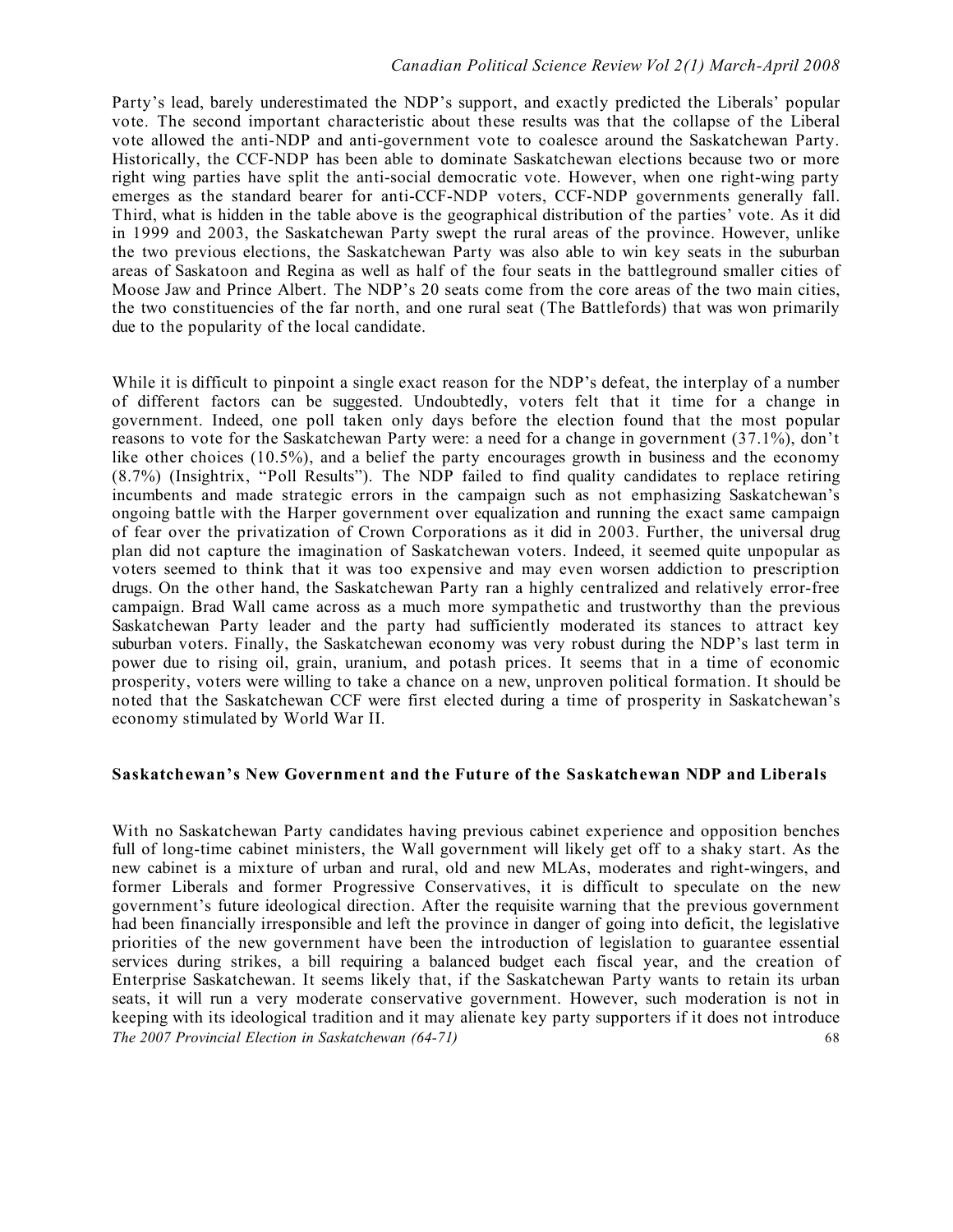policies which reflect conservative priorities such as lower taxes and a reduction in the size of government.

The NDP's popular vote in 2007 was just slightly under its previous historical low of 37.64% in 1982 which indicates that its 'bedrock vote' is still intact after 16 years of government. The NDP was back in power nine years after its crushing 1982 defeat to Devine's Conservatives and so there is no reason to start writing its obituary, especially considering it now has 20 seats compared to only 9 seats after the 1982 election. The NDP must find ideas that will attract voters in rural and suburban areas to vote for the party in the future. Further, if we can extrapolate a poll taken in Saskatoon to the entire province, the NDP also must find policies to increase its popularity among middle aged voters (aged 35-44) and male voters (Insightrix "October 12<sup>th</sup>" & Insightrix, "November 5<sup>th</sup>"). It should be remembered that when the NDP came into power 16 years ago the province had a huge debt and deficit and the provincial economy was quite weak. The economic boom that the province is now experiencing is testament to the relative success of the NDP in office and is the primary reason why the NDP remains relatively well-liked by a large portion of the population. In addition helping bring economic prosperity to the province, the NDP has forced the Saskatchewan Party to the left since 2000. Indeed, the issues of privatization of Crown Corporations and health care have become the 'third rail' of Saskatchewan politics. The Saskatchewan Party being forced to put out flyers during the election that read "Our Crowns will take a lead role in helping us build an innovative economy" illustrate that Saskatchewan's social democratic political culture remains firmly entrenched (Saskatchewan Party). As such, while the NDP definitely requires a new leader and needs to renew its policies, it is in a good position to take advantage of any missteps made by the Wall government and will be a serious challenger for office in the next election.

The Liberals are in a much more precarious position than the NDP. After the 1995 provincial election, the Liberals were the government in waiting having garnered 35% of the total vote in that election. Now they have been shut out of the legislature for the second election in a row and cannot even manage to break 10% of the popular vote. Further, the Liberals were only able to place second in only one riding in 2007 and in that riding the Saskatchewan Party candidate had been removed from the ballot. At least in the 2003 election, the Liberals placed second in four ridings. Therefore, the Liberals must ask themselves: What do we have to offer to Saskatchewan politics? During the campaign, Liberal leader David Karwacki predicted that the Saskatchewan Party would certainly win the provincial election and that the Liberals would form the official opposition. In the Karwacki scenario, the NDP would be relegated to third party status with few seats and would eventually disappear as the Liberals would become the voice of the "progressive" voters of the province (Burton, A2 & Macgregor, A9). Evidently, Karwacki's strategy failed miserably and the NDP's core vote did not bleed to the Liberals in any significant manner. In the next election, the Liberals would be better off attempting to attract right-wing voters disappointed after four years of Saskatchewan Party government rather than going after the 'progressive' vote in the province which seems to be owned by the NDP.

*The 2007 Provincial Election in Saskatchewan (64-71)* 69 The 2007 Saskatchewan provincial election is undoubtedly an important event in the province's history. The Saskatchewan Party has been elected at a time when the economy is booming and the population is starting to grow. It remains to be seen how the Wall government will 'manage' this economic growth and if the Saskatchewan Party is able to put an end the CCF-NDP's status as the province's natural governing party. On the other hand, it will be interesting to see if the NDP can quickly rebuild itself and put forth a social democratic ideology that is relevant for  $21<sup>st</sup>$  century.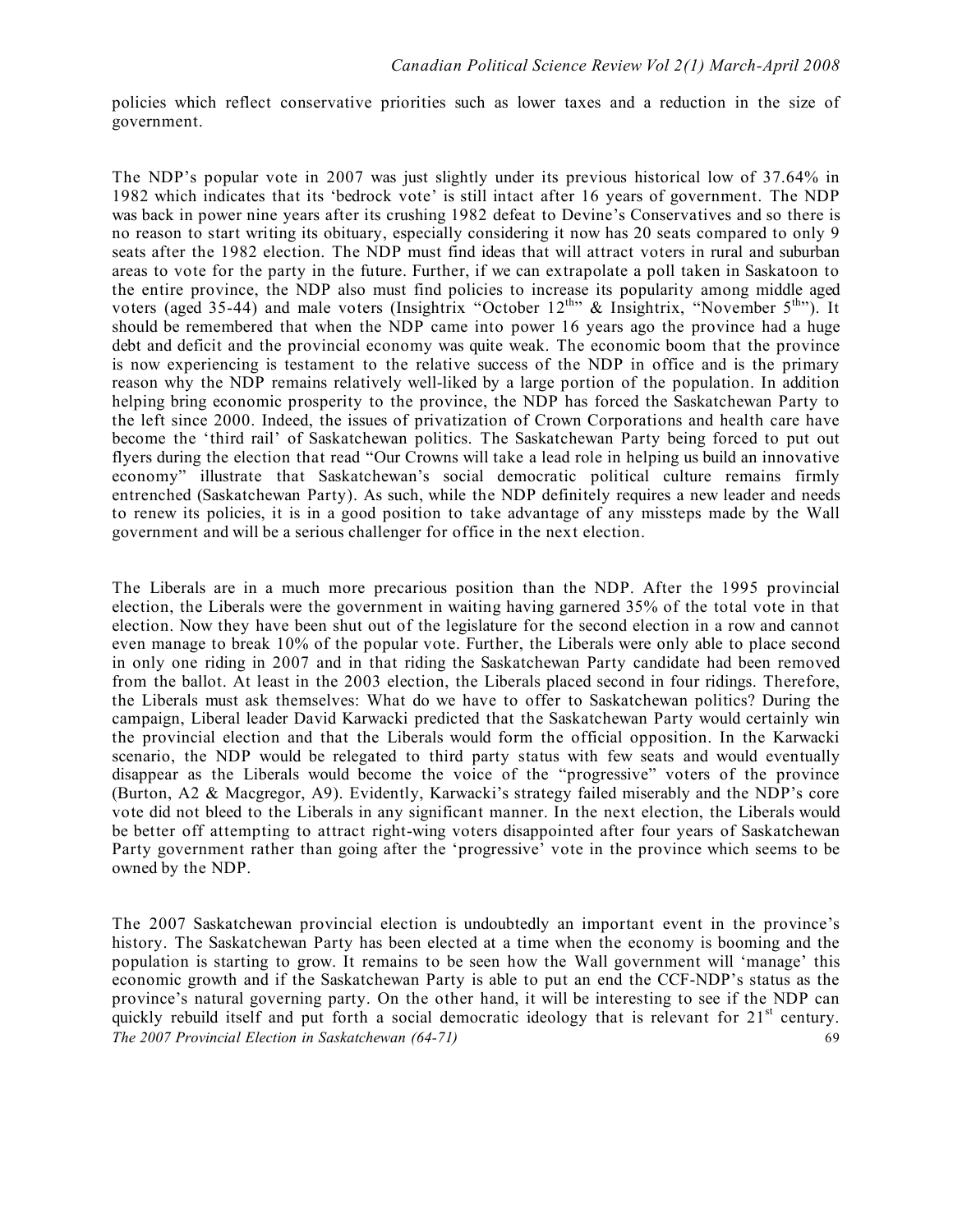Finally, it will be intriguing to see if the Liberals will disappear completely from Saskatchewan provincial politics or if they can find a constructive role befitting a party that has existed since Saskatchewan was created and has governed the province several times. In any event, it is clear that a new chapter is being written in Saskatchewan politics and it is much too early to tell what twists and turns are ahead and how the story will end.

## **Endnotes**

 $\overline{a}$ 

## **References**

Burton, Randy, "Karwacki Posed to Tap Change", *The StarPhoenix*, October 23, 2007, A2.

Environics Research Group, "Provincial Party Support Provincial Party Results/June 2007", < http://erg.environics.net/media\_room/default.asp?aID=642>, Accessed December 10th, 2007.

Insightrix, "October  $12<sup>th</sup>$ , 2007: Poll shows that Saskatoon is Up for Grabs in Provincial Election", <http://www.insightrix.com.au/site\_files/a912124007a5361f23c2fd99d 1bf7cc8.pdf>, Accessed December 18<sup>th</sup>, 2007.

. "Poll Results: Saskatchewan Residents, Oct. 29<sup>th</sup>-31<sup>st</sup>", < http://www.insightrix.com  $\sqrt{\text{site}}$  files/cd76bd107964359ee33743cfd55dc7fc.pdf>, Accessed December 14<sup>th</sup>, 2007.

. "November  $5<sup>th</sup>$ , 2007: Poll shows Slight Lead for the Saskatchewan Party in Saskatoon", <http://www.insightrix.com.au/site\_files/0bd335b98b6fbe086f1135a6244a81d9.pdf>, Accessed December 18<sup>th</sup>, 2007.

Macgregor, Roy, "Seatless Liberal Leader Envisions a Deal-Maker Role", *The Globe and Mail*, October 23, 2007, A9.

Nodice.ca, "Saskatchewan Public Opinion Polls", <http://www.nodice.ca/elections /saskatchewan/polls.php>, Accessed December 10th, 2007.

Rhodes, Veronica, "Women remain scarce on campaign trail" *The StarPhoenix*, October 22, 2007, A4.

Saskatchewan Party, "Brad Wall on…Crown Corporations", Personal Collection.

*The 2007 Provincial Election in Saskatchewan (64-71)* 70

<sup>&</sup>lt;sup>1</sup> The term the 'third way' in reference to social democracy's ideological direction was coined by Anthony Giddens in his 1998 book entitled *The Third Way: The Renewal of Social Democracy* and the term was later taken on by British Prime Minister Tony Blair to describe the ideology of his 'new' Labour Party. See Anthony Giddens, *The Third Way: The Renewal of Social Democracy*, (Cambridge : Polity Press, 1998) and Tony Blair and Gerhard Schroeder, *Europe: The Third Way*, <http://www.socialdemocrats.org/blairandschroeder6-8- 99.html>, 29 September, 2006.